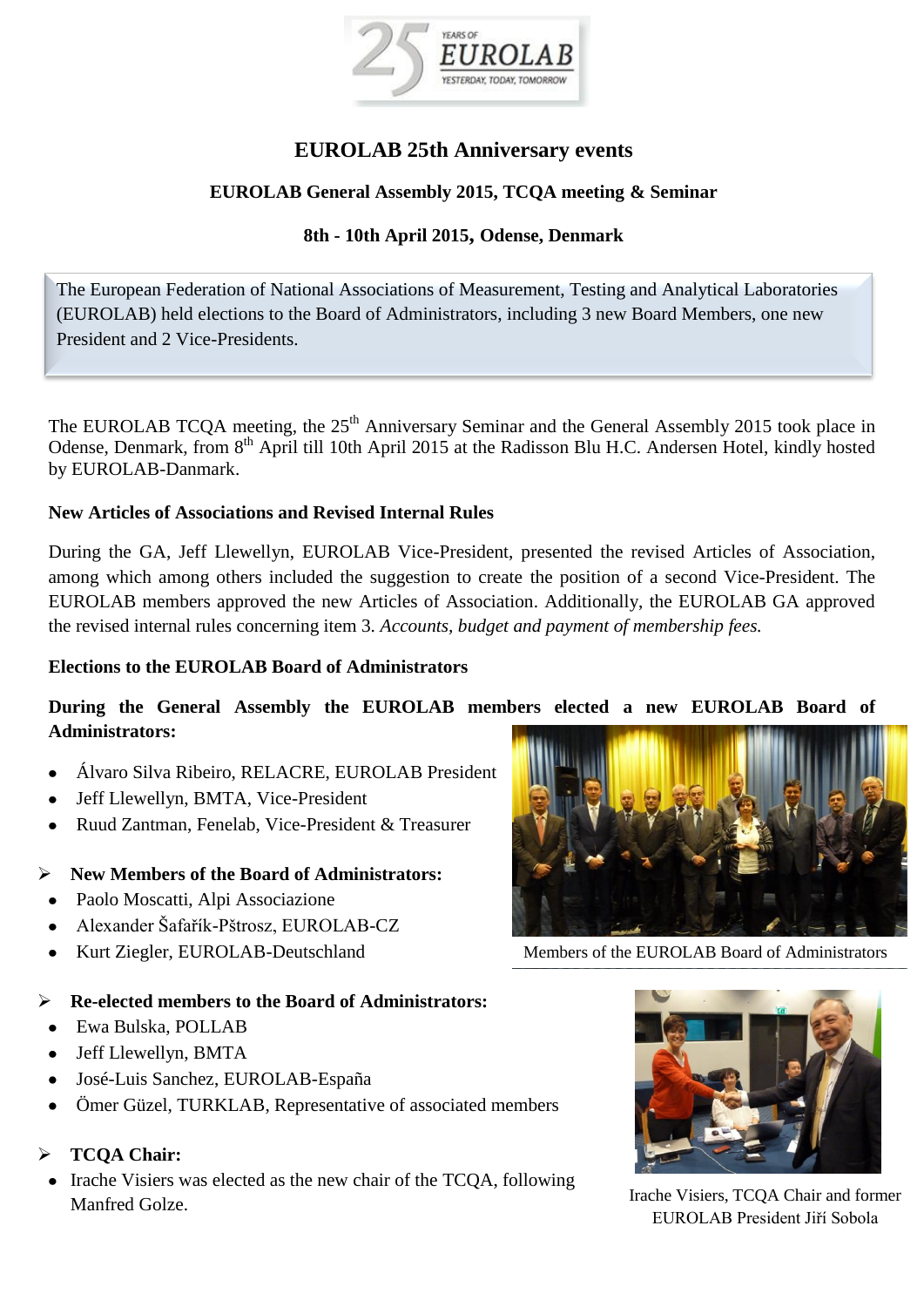The representative from ROLAB, Mirela Adelaida Anghel gave an introductory presentation about ROLAB, including the structure, activities and ROLAB co-operation with other organisations. Following this presentation it was officially announced that ROLAB will continue as EUROLAB active member, while EUROLAB Romania will apply to become an Observer Member.

During the General Assembly the MoU between EUROLAB and NCSL International was renewed and signed for a period of 3 years.

The EUROLAB General Assembly 2015 finished with thank you remarks addressed by the new President Álvaro Silva Ribeiro to the former President Jiří Sobola for his valuable contribution and hard work done for EUROLAB.



Former EUROLAB President Jiří Sobola & NCSL International President Roger Burton



Current EUROLAB President Álvaro Silva Ribeiro & former EUROLAB President Jiří Sobola

**The EUROLAB** 25<sup>th</sup> **Anniversary Seminar** preceded the EUROLAB General Assembly, on 9<sup>th</sup> April and was organised by EUROLAB-Danmark, the host of EUROLAB General Assembly 2015 and 25th Anniversary events. The Seminar was entitled: *"Traceable testings in the international context. The Role of EUROLAB in the past 25 years – and in the next!"* and gathered delegates from 19 countries to discuss the role of metrology in Europe, pointing out some of the EUROLAB highlights and involvement in the sector. This Seminar was a good platform for sharing experiences and expectations of speakers as well as participants from the laboratory sector. At the same time, it was the occasion to exchange memories with the EUROLAB past-Presidents, present the EUROLAB evolution during these 25 years and look towards the future developments and opportunities. The successful seminar was followed by the Gala Dinner to celebrate the EUROLAB 25th Anniversary.



Participants in the EUROLAB 25th Anniversary Seminar



EUROLAB past-Presidents : Claes Bankvall, Alan Bryden, Jiří Sobola, Horst Czichos